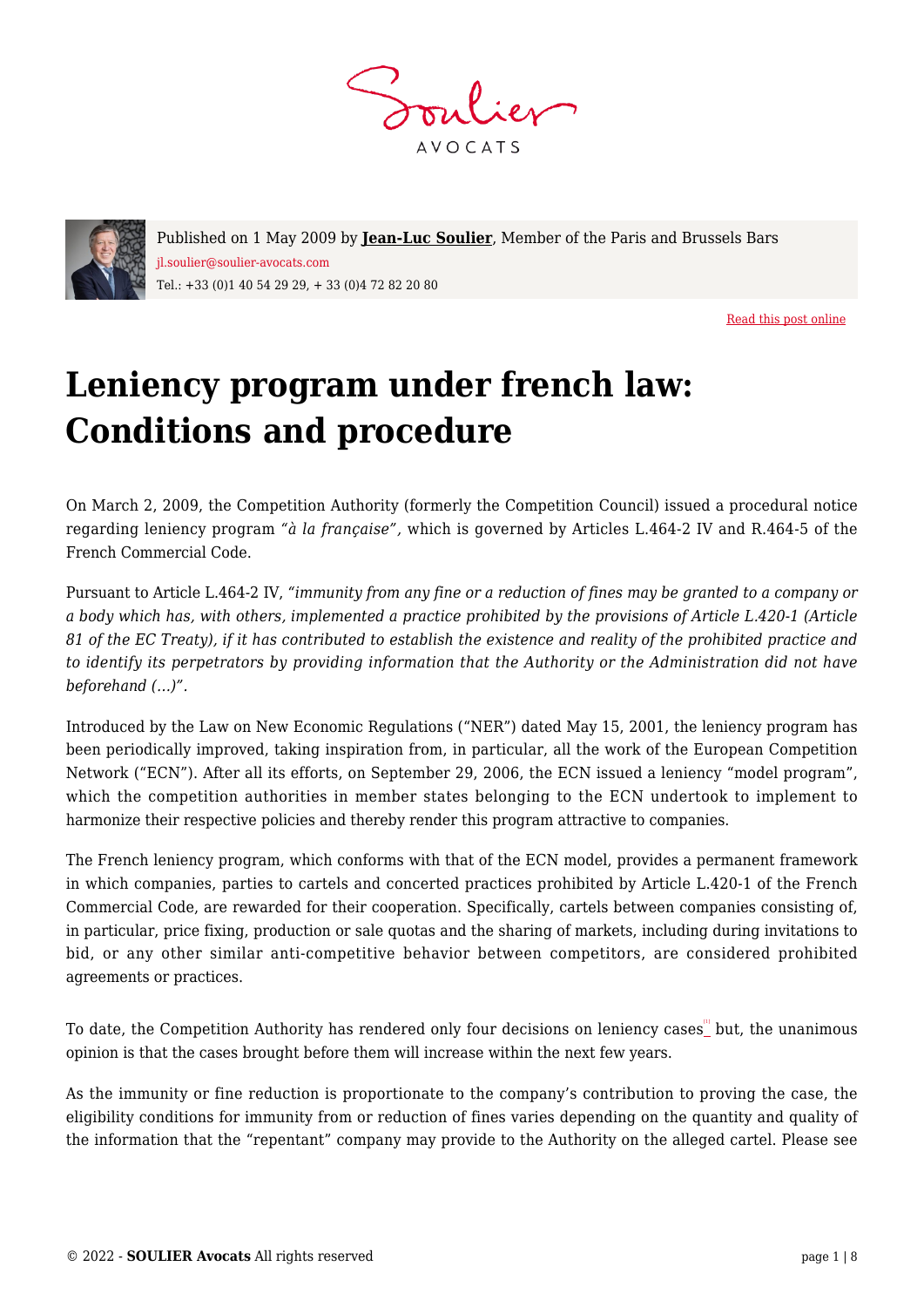

the following table for details on the conditions of eligibility and substantive conditions that the company must meet to make a plea for leniency (I). Further, the plea for leniency is subject to a strict procedure before the Competition Authority (II).

## **I- Conditions of eligibility and substantive conditions**

**Immunity (Type 1 full immunity) Reduction of fines (Type 2 partial immunity)**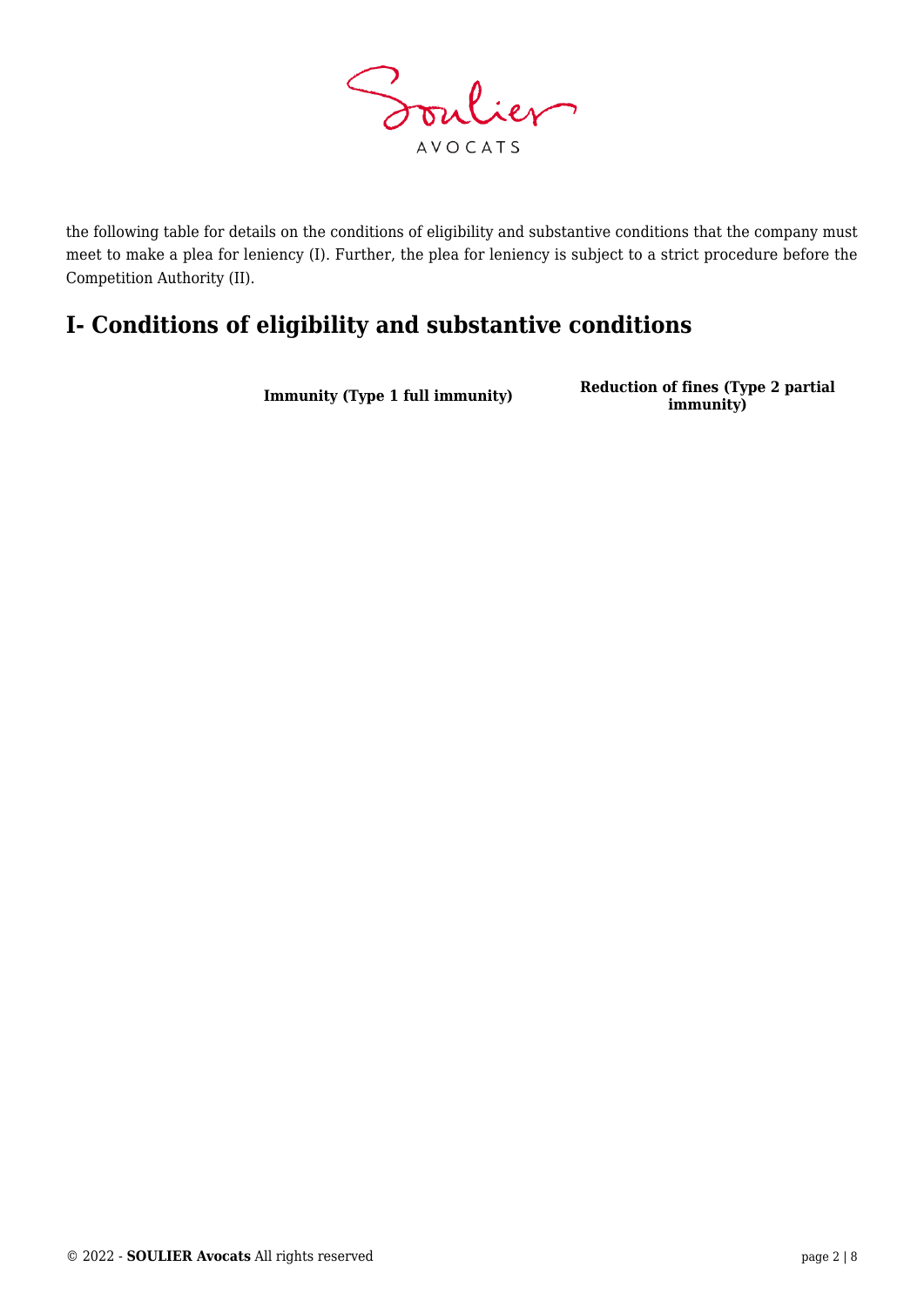**AVOCATS** 

#### • **Case in which the Competition Authority does not have any information on the alleged cartel ("type 1-A immunity"):** The first company to provide the Authority

with the information and evidence of the existence of a cartel will benefit from complete immunity provided that:

• the Authority did not have sufficient information or evidence beforehand to be able to carry out targeted inspections

• the information and evidence provided justify such investigative measures to be carried out. To meet this condition, the company must at a minimum provide the following information:

■ name and address of the legal entity applying for full immunity,

name and address of the other members of the alleged cartel,

 $\blacksquare$  detailed description of the alleged cartel: nature and use of the products in question, territories concerned by these practices, and nature and duration of the practices,

 $\blacksquare$  information relating to this cartel that the company has sent or will send to other competition authorities,

any documents in its possession that can identify the locations, dates, and purpose of the contacts or meetings between the cartel members.

#### **Case in which the Competition Authority already has information on the alleged cartel ("type 1-B immunity"):**

immunity if all three of the following conditions the information provided. The company may benefit from a complete have been met:

• the company is the first to provide sufficient evidence to demonstrate a breach of Article L.420-1 of the French Commercial Code and/or Article 81 of the EC Treaty,

• at the time of the application for leniency, the Authority did not have sufficient information to prove a cartel exists within the meaning of Articles L.420-1 of the French Commercial Code and/or Article 81 of the EC Treaty,

• no other company has obtained complete type 1-A immunity for the alleged cartel.

Companies that have not fulfilled the conditions for type 1-A or 1-B immunity may still request to benefit from a reduction of fines (up to a maximum of 50% of the fines incurred) provided that: • the company in question provides evidence that the alleged cartel exists, which represents significant added value (by its very nature and/or its level of detail) with respect to the evidence already in the Authority's possession. For example, the following are considered to have "significant added value":

• written evidence contemporaneous with the alleged cartel (that has greater value than prior evidence)

• evidence showing a direct link and relevance with the facts in question • compelling evidence.

To grant partial immunity, the Authority will also take into account when the application for leniency is made and the extent of the significant added value of

#### **CONDITIONS OF ELIGIBILITY**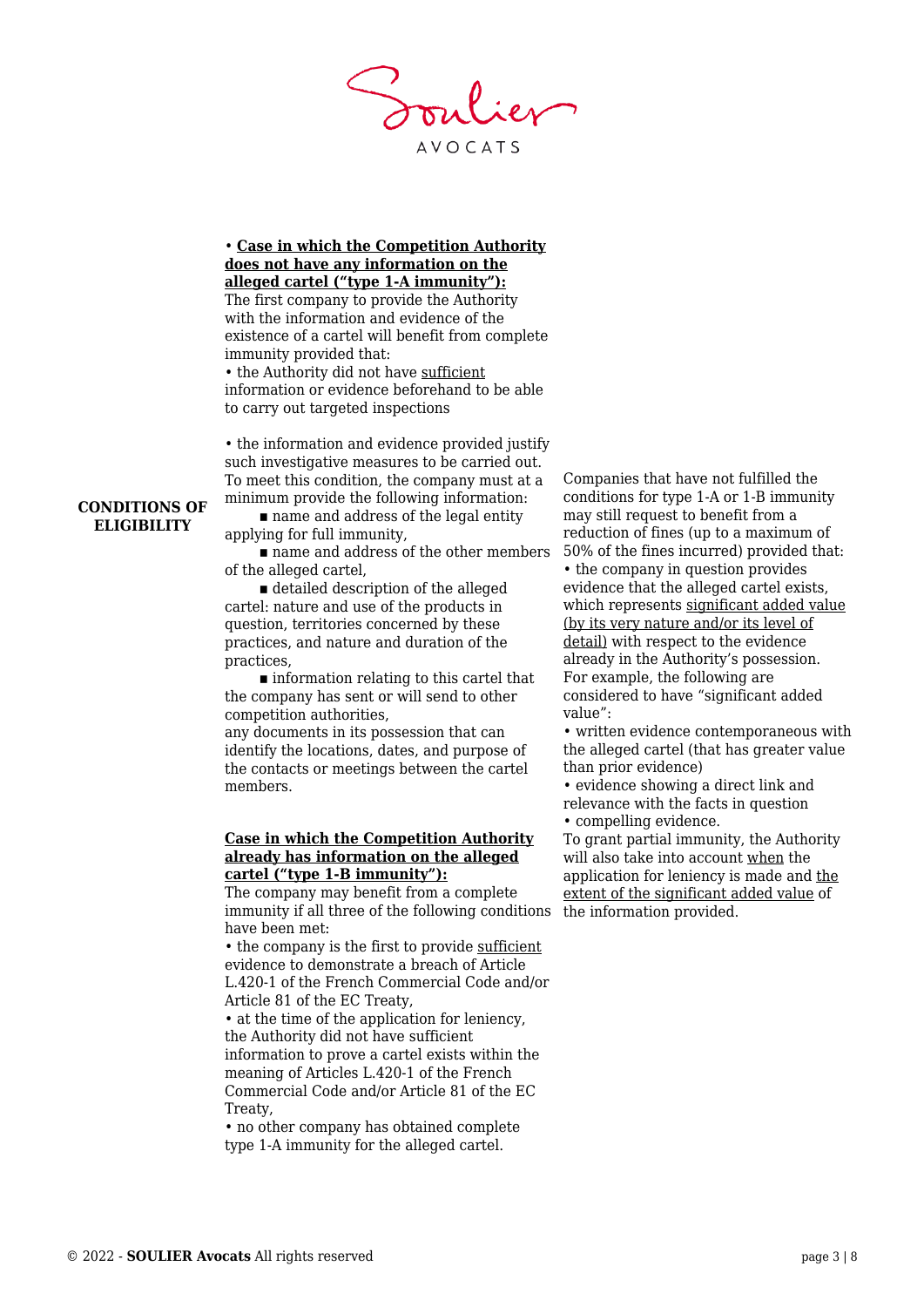

#### **In addition to conditions of eligibility, substantive and cumulative conditions must be met for either full immunity f or partial immunity from fines:**

• the company must, immediately and no later than from the notification of the Competition Authority's leniency opinion, put an end to its membership/involvement with the alleged cartel (the date may be pushed back to safeguard the efficiency of the investigation measures)

• the company's cooperation with the Authority must be real, total, permanent and prompt, on a continuous basis, throughout the entire investigation and examination procedures, and therefore, the company must:

 - provide without delay all information and evidence that would come into the applicant's possession

- be available to respond promptly to any request of the Authority;

 - make available, insofar possible, its legal (current and former) representatives and employees for interrogation by the Authority;

- not destroy, falsify or conceal any relevant information or evidence;

 - not disclose the existence or contents of its leniency application (prior to the notification by the Authority of its statement of objections)

• the company must not have destroyed or falsified evidence prior to filing the leniency application.

## **2. Procedure**

### **a) Initiating the procedure**

**SUBSTANTIVE CONDITIONS**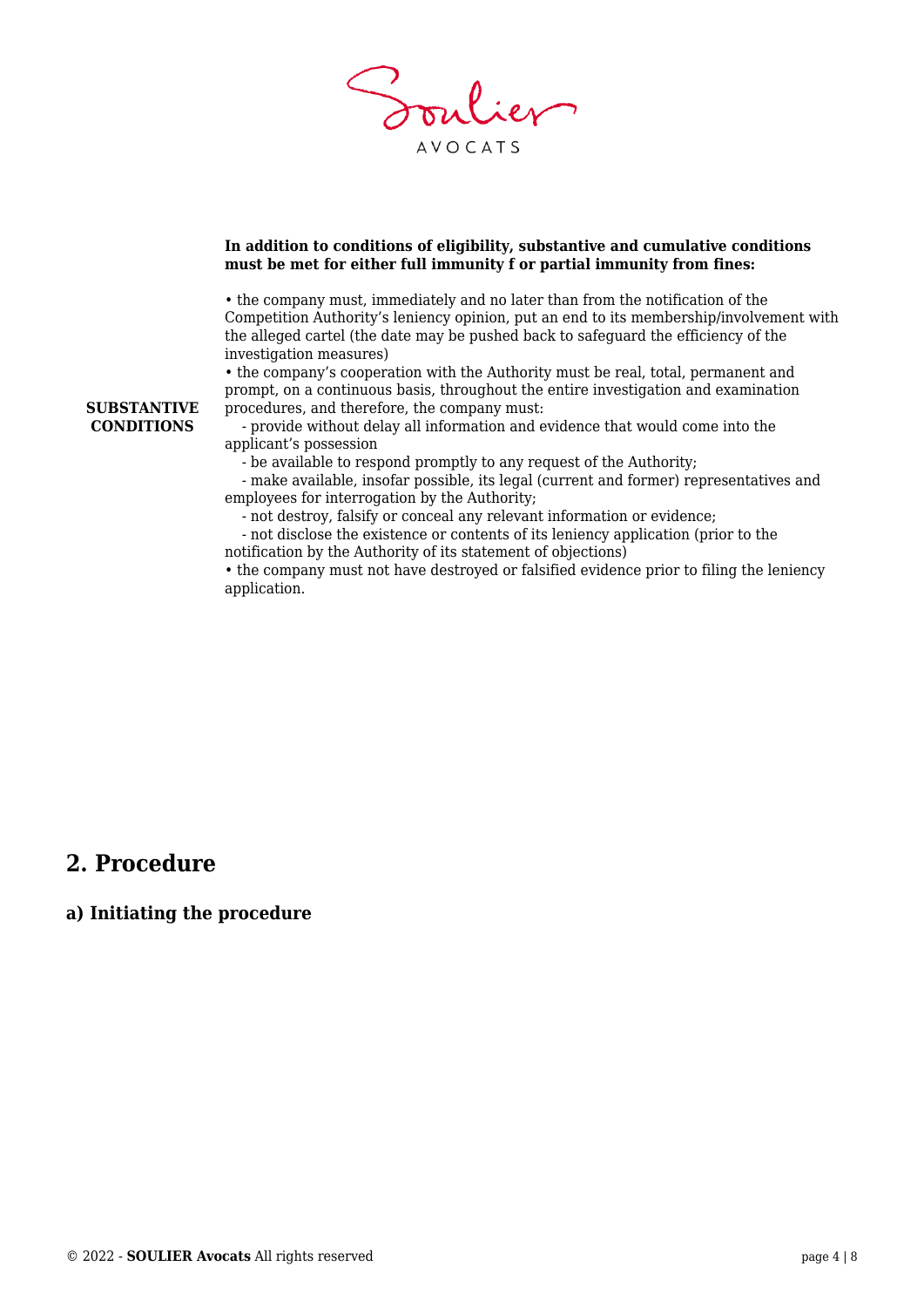Soulier **AVOCATS** 



\* French General Directorate for Competition Policy, Consumer Affairs and Fraud Control

\*\* Recorded delivery with Receipt Request

## **b) Examination of the leniency application**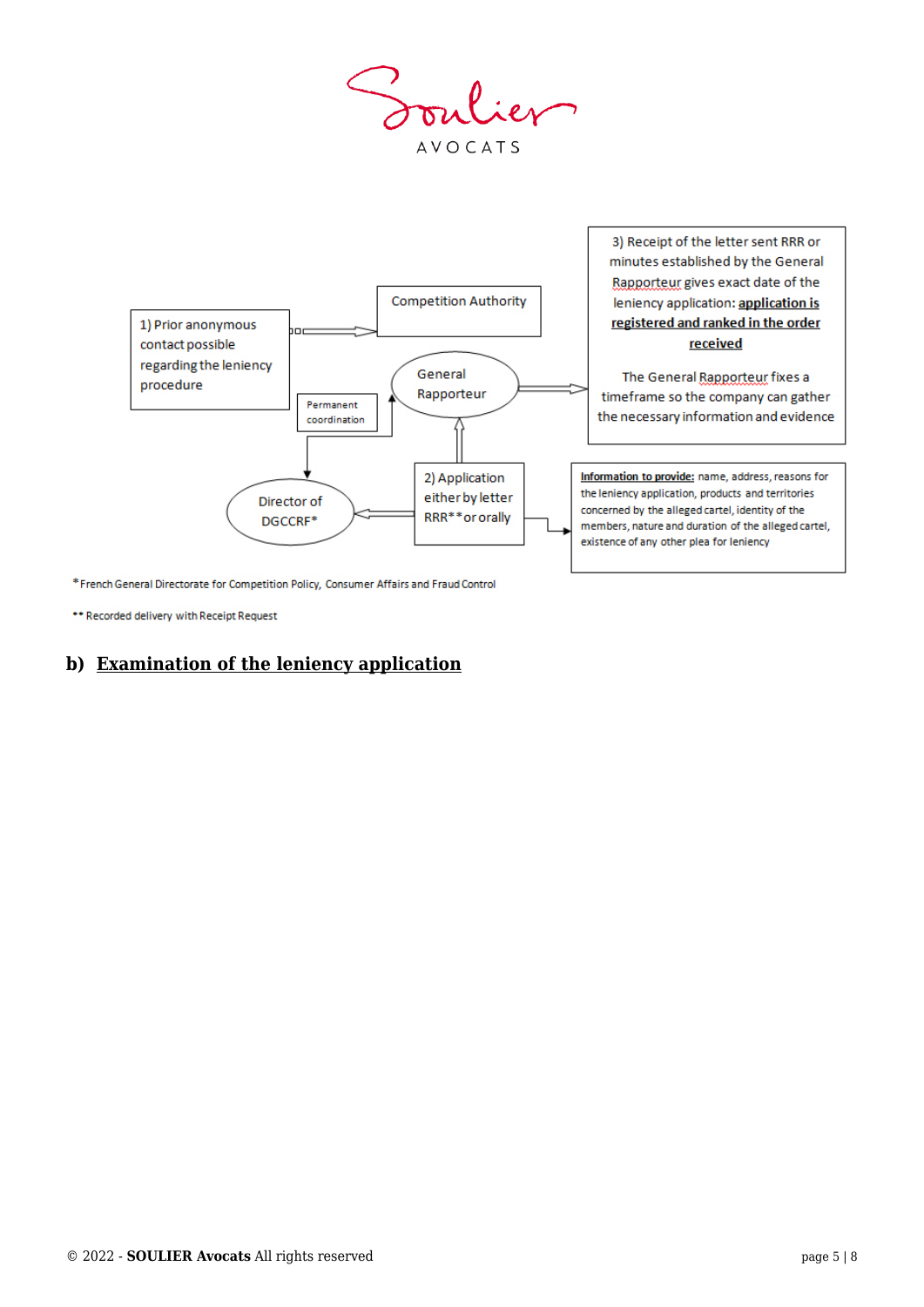



## **c) Leniency opinion**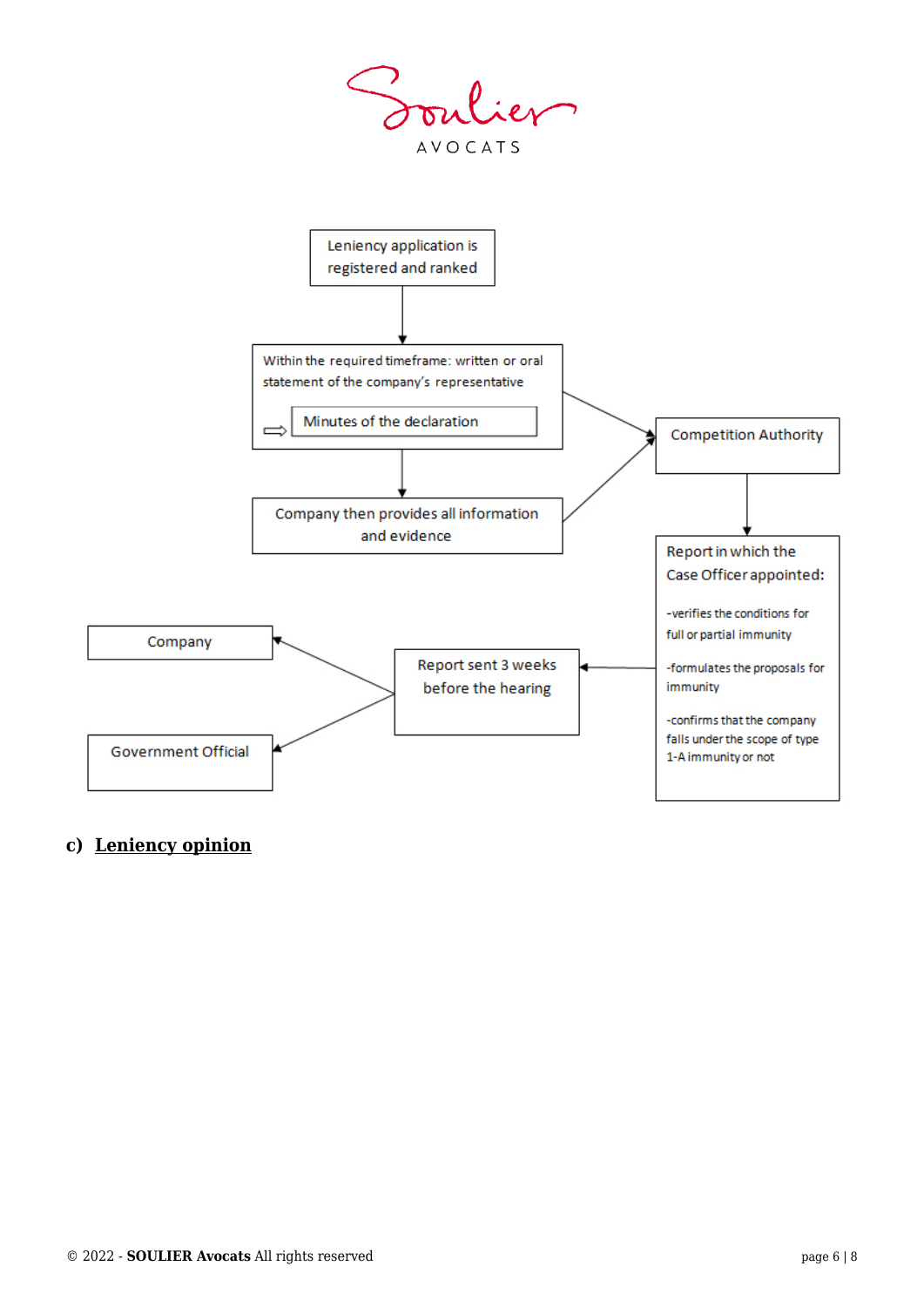**AVOCATS** 



## **3. A few comments on the consequences of the leniency procedure on parallel civil / criminal law procedures**

- Immunity (even full) from fines granted by the Competition Authority does not protect the company receiving this leniency from any civil law consequences that may result from its participation in a cartel: a third party that considers itself a victim of the cartel or the illegal concerted practice in which the "repentant" company took part can always initiate legal proceedings against it claiming for damages for the harm suffered. The company cannot hide behind the immunity granted to escape from civil proceedings and damage awards.
- Faced with an illegal or allegedly illegal cartel, the Competition Authority may pass the case file on to the French State Prosecutor if it considers that the facts are likely to prove a criminal breach within the